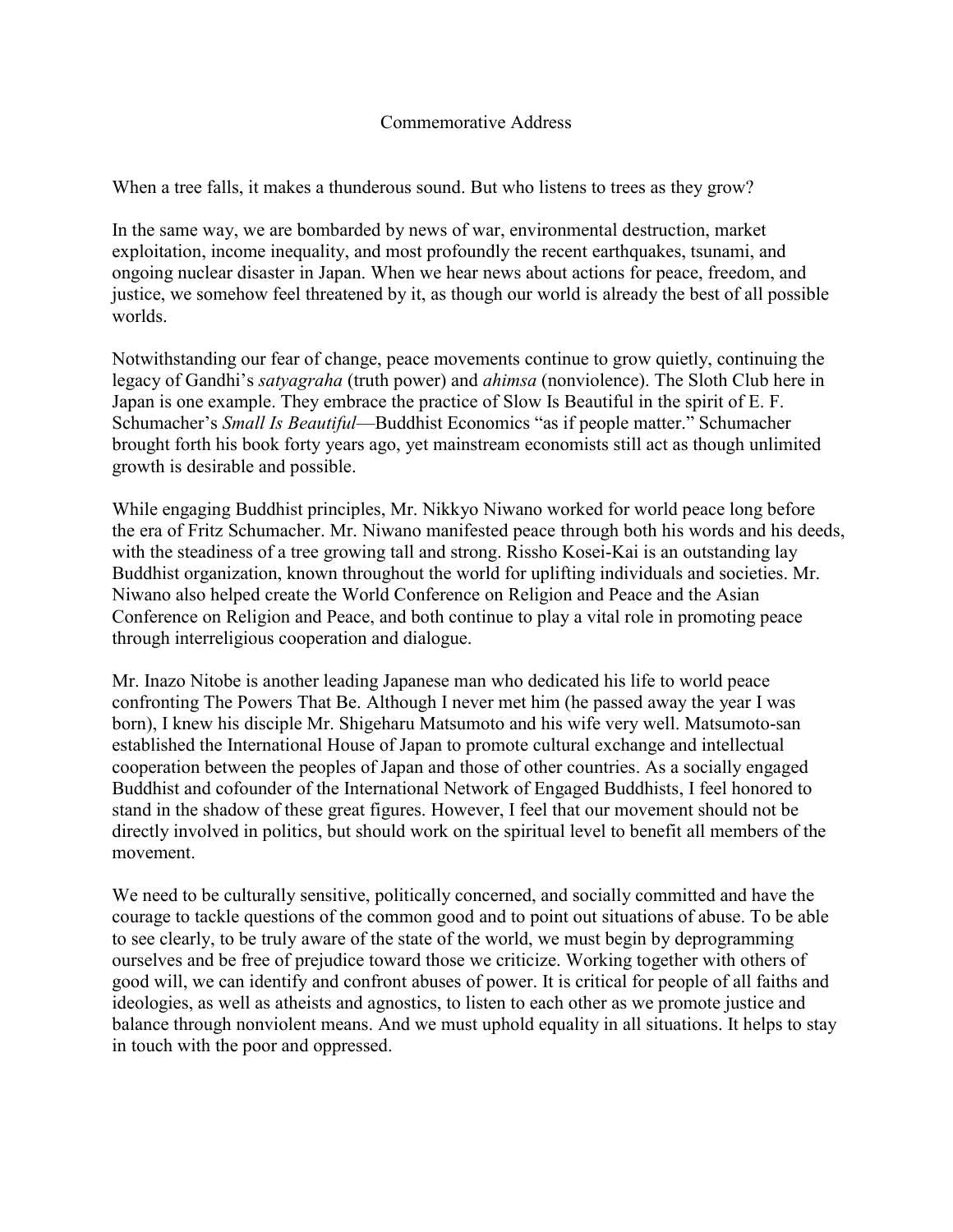To continue the work, we need to inspire the younger generation. We must help them develop freedom, self-reliance, contentedness, compassion, and generosity, to learn to collaborate rather than compete and to appreciate quality rather than excess. And the younger generation needs accurate information, not just the propaganda of governments and media. The present financial crisis is an opening for us to encourage these essential values.

For our children to realize their potential and come forth as leaders of their generation, we ourselves must be good models. We must be *homo sapiens*, not *homo hipocriticus* or *homo oeconomicus*. We must see through neoliberal economics and free market fundamentalism. Today in Greece, austerity measures, which means privatizing the commons, are being implemented, not for the benefit of the people, but for the super rich to own even more. We must help the next generations develop the critical thinking we have lacked and the capacity for reflection taught by the Buddha to build a sustainable future. We must confront our own greed, hatred, and delusion and transform our societies into models of justice and peace.

Buddhist meditation teaches proper breathing as the most important element of life. When we learn to breathe in and out mindfully, greed hatred, and delusion naturally transform into generosity, compassion, and wisdom. We are all connected to one another and we can learn to breathe from that place.

Throughout the ages, nature has caused a lot of suffering, but today natural disasters are exacerbated by the arrogance of industrialists *and* scientists. We must respect nature and not regard other living beings as resources to be exploited. Technological developments are not always in our best interest, as seen so clearly with the Fukushima Daiichi Nuclear Power Station, and we must learn to discern what advances to accept and apply, and which ones to monitor closely or discard.

With humility and caring, not just for ourselves but for the next seven generations, we can bring about an era of *ahimsa* and *satyagraha*. We can learn from Gandhi, Prince Shotoku, and even Emperor Ashoka. Gross National Product was once the universal measurement of economic well being. Today, Gross National Happiness is gaining wider acceptance, with Bhutan, Ladakh, and Kerala leading the way.

Although the economic theory of unlimited growth and nonstop accumulation of capital continues to dominate the World Bank, International Monetary Fund, World Trade Organization, and nearly every government, in recent years, there have been high-profile defections. Amartya Sen, Joseph Stiglitz, Jeffery Sachs, and others have expressed their recognition that mainstream economics, if left unchecked, will destroy the world and its peoples. Last year the organizers of the World Economic Forum in Davos, Switzerland, invited Matthieu Ricard, a French Buddhist monk, to deliver a keynote address on Gross National Happiness. Let us hope this was more than a public relations stunt by the rich and powerful. A think tank at Schumacher College has joined with the New Economic Foundation in London to propagate the idea that Buddhist economics be taught at the university level. The University of Pennsylvania is considering including Gross National Happiness in its masters' curriculum.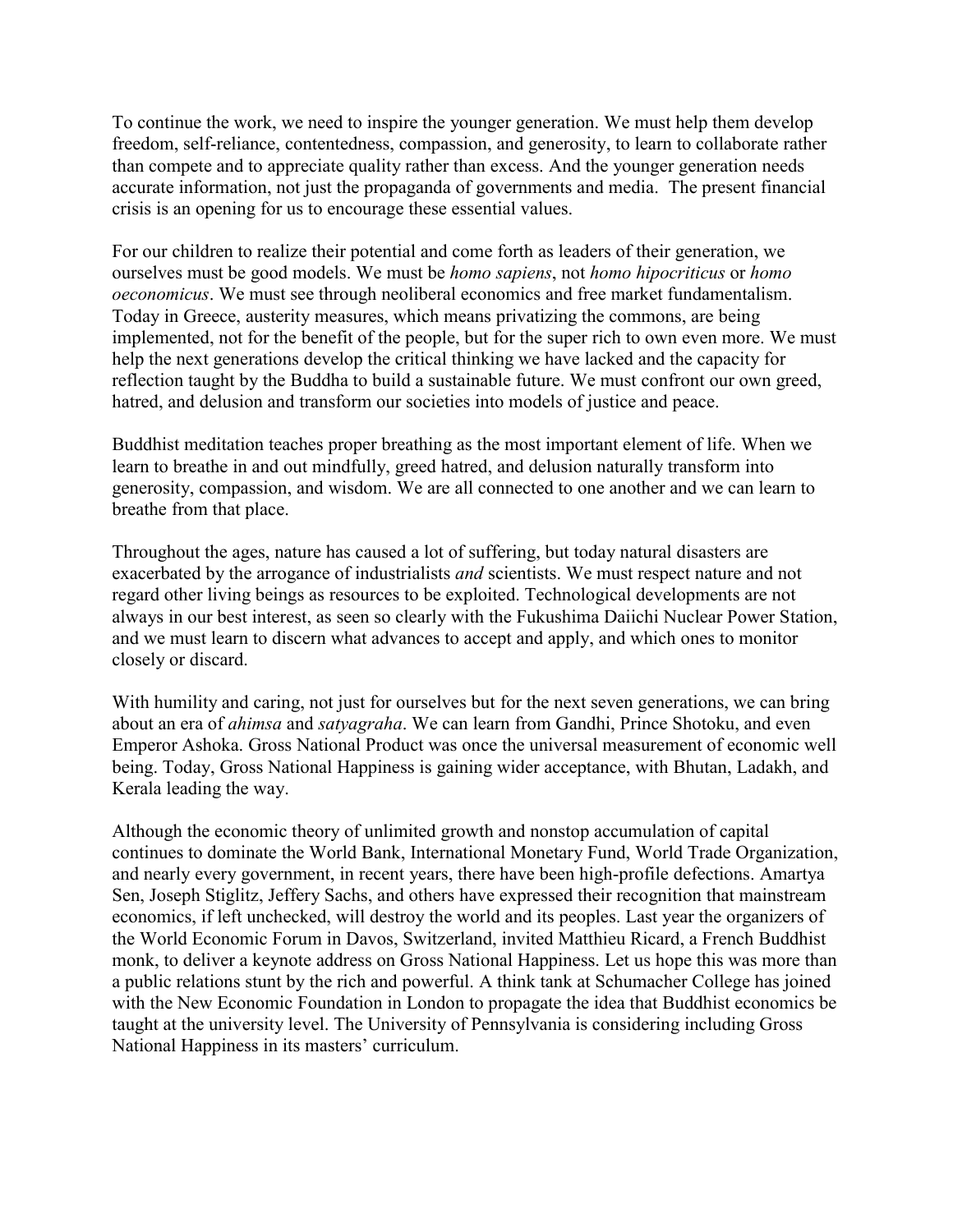The Powers That Be will not give up their privileges voluntarily. They will defend them to the bitter end. Violent structures will not crumble by themselves. They need to be pushed nonviolently. The way forward requires refraining from violence, even as a means to an end. The U.S. in its perpetration of violence in Iraq, Afghanistan, Libya, and elsewhere; China in Tibet and Xinjiang; the military dictatorship in Burma; and other perpetrators of violence are on the wrong side of history. Like Aceh, the three southernmost provinces of the Thai kingdom must be granted a greater degree of self-rule. There is no other way to bring this about except through nonviolence.

Mahatma Gandhi employed *satyagraha* to expose the lies of the British empire. China and many other countries still deceive their people, but the deceitfulness of the ruling classes cannot last forever. Although the mass media as a whole brainwashes us to be addicted to capitalism and consumerism, new technologies offer opportunities for new sources of information, and a world beyond capitalism is possible.

Although he came to power through armed struggle, Fidel Castro now condemns mindless violence and has stated that he prefers nonviolence. Despite decades of American terrorism against Cuba, Castro still sees the American people as friends of Cuba and sees young Americans' tilt toward nonviolence as a move in the right direction.

Former president José Ramos-Horta of Timor Leste also upholds the virtue of nonviolence and forgiveness. He is willing to forgive and even cooperate with Indonesia despite the latter's bloody invasion and occupation of his country. He is inspired by Nelson Mandela, who was ready to forgive the crimes of apartheid. Former president of Indonesia Abdurrahman Wahid declared that Gandhi was his role model.

The politics in Cambodia, as in many other countries, are full of violence and deceitfulness. But the Dhammayatra movement, founded by the late Maha Ghosananda, a Cambodian Buddhist monk and Niwano Peace Prize laureate, is a vital and influential force in his country. We can also refer to the Saffron Revolution in Burma when Buddhist monks struggled for democracy and responded to the military dictatorship's counter-revolutionary brutality with deep meditation and prayers. Likewise in Tibet, monks have nonviolently resisted the Chinese occupation for more than five decades, and the Dalai Lama recently embarked on a path to democratize Tibet nonviolently.

In the academic world, many books have followed along the trail blazed by Schumacher's Buddhist economics, such as Glenn Paige's *Nonkilling Global Political Science* and David Loy's *A Buddhist History of the West: Studies in Lack*—not to mention the works of the Mind and Life Institute under the guidance of the Dalai Lama to shed light on the common insights of science and spirituality.

Globalization, the latest phase of capitalism, is a facade of neo-imperialism. More than ever we need self-rule—beginning with personal transformation—and the creation of a new collective subject. To bring this about requires, first of all, internal spiritual change. If we are able to transform greed into generosity, hatred into loving kindness, and delusion into wisdom, we have